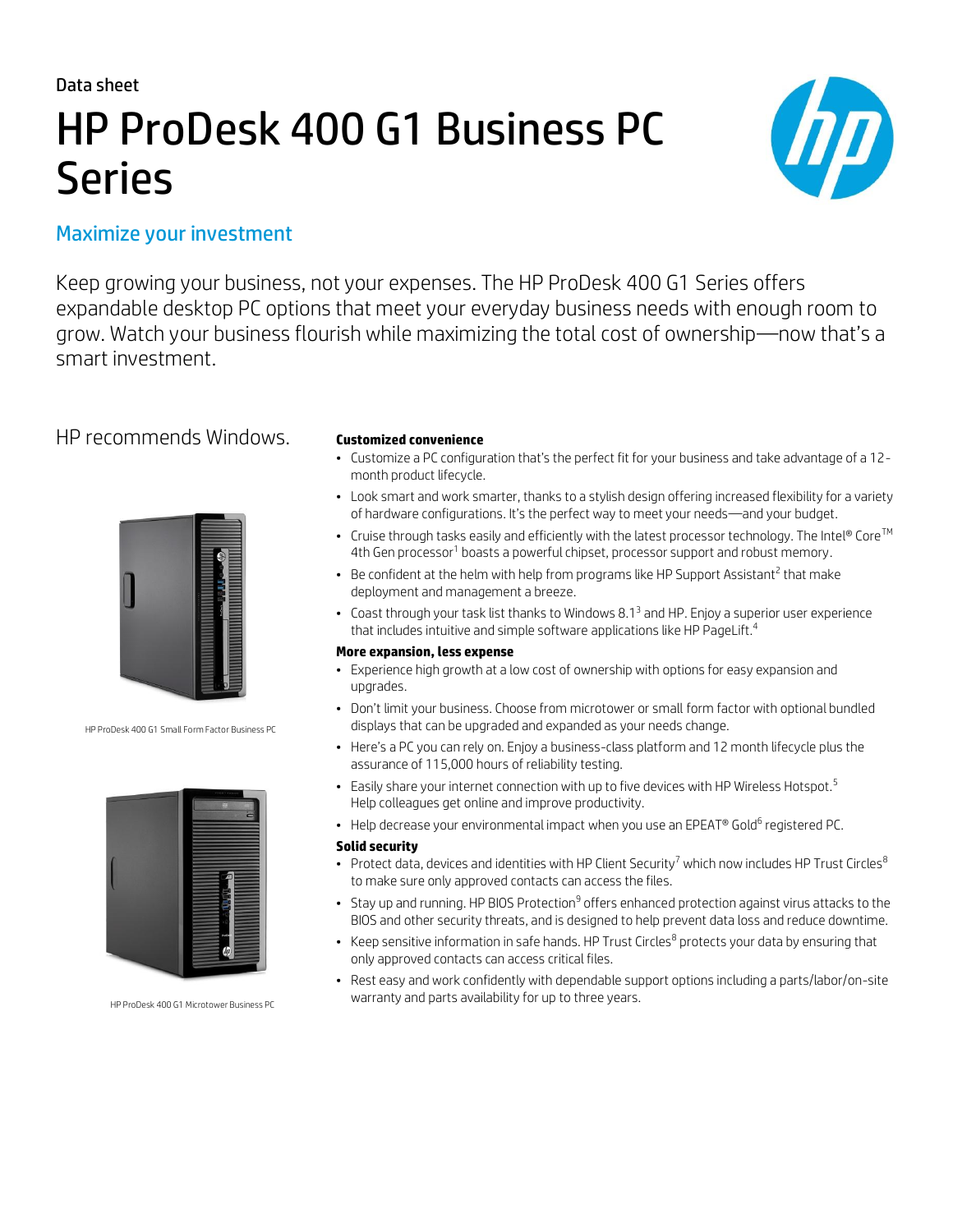# HP ProDesk 400 G1 Business PC Series





|                                    | HP ProDesk 400 G1 Small Form Factor Business PC                                                                                                                                                                                                                                                                                                                                                                                                                                                                                                                                           | HP ProDesk 400 G1 Microtower Business PC                                                                                                                                                                                                                                                                                                               |
|------------------------------------|-------------------------------------------------------------------------------------------------------------------------------------------------------------------------------------------------------------------------------------------------------------------------------------------------------------------------------------------------------------------------------------------------------------------------------------------------------------------------------------------------------------------------------------------------------------------------------------------|--------------------------------------------------------------------------------------------------------------------------------------------------------------------------------------------------------------------------------------------------------------------------------------------------------------------------------------------------------|
| <b>Operating systems</b>           | Pre-installed (availability varies by region):<br>Windows 8.1 Pro (64-bit)*<br>Windows 8.1 $(64$ -bit)*<br>Windows 7 Ultimate (64-bit)**<br>Windows 7 Professional (32-bit)**<br>Windows 7 Professional (64-bit)**<br>Windows 7 Professional (32-bit) (available through downgrade rights from Windows 8.1 Pro)***<br>Windows 7 Professional (64-bit) (available through downgrade rights from Windows 8.1 Pro)***<br>Windows 7 Home Premium (32-bit)**<br>Windows 7 Home Premium (64-bit)**<br>Windows 7 Home Basic (32-bit)**<br>FreeDOS 2.0<br>Novell SUSE Linux Enterprise Desktop 11 |                                                                                                                                                                                                                                                                                                                                                        |
| Processors <sup>1</sup>            | Intel <sup>®</sup> 4th Generation Pentium®, Core™ i3, i5, i7 Processors                                                                                                                                                                                                                                                                                                                                                                                                                                                                                                                   |                                                                                                                                                                                                                                                                                                                                                        |
| Chipset                            | Intel® H81 Express                                                                                                                                                                                                                                                                                                                                                                                                                                                                                                                                                                        |                                                                                                                                                                                                                                                                                                                                                        |
| Memory <sup>10</sup>               | 1600 MHz DDR3 SDRAM; (4) DIMM slots enabling up to<br>16GB, dual channel memory support <sup>12</sup>                                                                                                                                                                                                                                                                                                                                                                                                                                                                                     | 1600 MHz DDR3 SDRAM; (4) DIMM slots enabling up to<br>16GB, dual channel memory support <sup>12</sup>                                                                                                                                                                                                                                                  |
| Internal storage <sup>12</sup>     | Up to 2TB SATA hard drive; up to 1TB solid state hybrid drive; up to 256GB self-encrypting solid state drive; up to 128GB<br>solid state drive                                                                                                                                                                                                                                                                                                                                                                                                                                            |                                                                                                                                                                                                                                                                                                                                                        |
| Removable storage <sup>13.17</sup> | Slim DVD-ROM drive, Slim SuperMulti DVD drive, Slim<br>BDXL Blu-ray Writer drive <sup>14</sup> , Media Card Reader                                                                                                                                                                                                                                                                                                                                                                                                                                                                        | DVD-ROM drive, SuperMulti DVD drive, BDXL Blu-ray<br>Writer drive <sup>14</sup> , Media Card Reader                                                                                                                                                                                                                                                    |
| <b>Expansion slots</b>             | (1) PCI Express x16 graphics connectors; one wired as a<br>x4<br>(3) PCI Express x1 accessory connectors<br>(1) USB 2.0 header for media card reader<br>(1) Parallel port (optional) <sup>17</sup>                                                                                                                                                                                                                                                                                                                                                                                        | (1) PCI Express x16 graphics connectors<br>(3) PCI Express x1 accessory connectors<br>(1) USB 3.0 header for media card reader<br>(1) Parallel port (optional) $17$                                                                                                                                                                                    |
| Graphics                           | Integrated Intel® HD Graphics <sup>18</sup> ; Optional Discrete<br>Graphics <sup>17</sup> : AMD Radeon HD 8350 (1GB) PCIe x16, AMD<br>Radeon HD 8490 (1GB) PCIe x16, NVIDIA NVS 310 x16<br>1st (no cbl), NVIDIA NVS 315 (1GB) PCIe x1                                                                                                                                                                                                                                                                                                                                                     | Integrated Intel® HD Graphics <sup>18</sup> ; Optional Discrete<br>Graphics <sup>17</sup> : AMD Radeon HD 8350 (1GB) FH PCle x16,<br>AMD Radeon HD 8350 (1GB) PCIe x16, AMD Radeon HD<br>8470 (2GB) FH, AMD Radeon HD 8490 (1GB) PCIe x16,<br>NVIDIA GeForce GT630 (2GB) FH PCIe x16, NVIDIA NVS<br>310 x16 1st (no cbl), NVIDIA NVS 315 (1GB) PCIe x1 |
| Audio                              | DTS Studio Sound™, Realtek ALC 221 Audio (all ports stereo), microphone and headphone jacks, stereo audio line out<br>and integrated speaker                                                                                                                                                                                                                                                                                                                                                                                                                                              |                                                                                                                                                                                                                                                                                                                                                        |
| Communications                     | Integrated Realtek RTL8151GH-CG GbE LOM Network Connection; optional wireless LAN card available <sup>17</sup>                                                                                                                                                                                                                                                                                                                                                                                                                                                                            |                                                                                                                                                                                                                                                                                                                                                        |
| Ports and connectors               | Front:<br>(2) USB 2.0 ports; (2) USB 3.0 ports; microphone,<br>headphone<br>Rear:<br>4) USB 2.0 ports (1) VGA video port; (1) DVI-D video port;<br>(1) RJ-45 network connector; (1) RS-232 serial port; (1)<br>RS-232 serial port (optional 2 <sup>nd</sup> port) <sup>17</sup> ; 3.5mm audio<br>in/out jacks; PS/2 keyboard and mouse ports                                                                                                                                                                                                                                              | Front:<br>(2) USB 2.0 ports; (2) USB 3.0 ports<br>microphone; headphone<br>Rear:<br>(4) USB 2.0 ports; (1) VGA video port; (1) DVI-D video<br>port; (1) RJ-45 network connector; (1) RS-232 serial port;<br>(1) RS-232 serial (optional 2 <sup>nd</sup> port) <sup>17</sup> ; 3.5mm audio<br>in/out jacks; PS/2 keyboard and mouse ports               |
| Input devices <sup>17</sup>        | PS/2 keyboard, USB keyboard, Wireless Keyboard and Mouse, USB CCID SmartCard keyboard, USB PS/2 Washable<br>keyboard, PS/2 mouse, USB Optical mouse, USB 1000dpi Laser mouse, USB PS/2 Washable Scroll mouse                                                                                                                                                                                                                                                                                                                                                                              |                                                                                                                                                                                                                                                                                                                                                        |
| Power                              | Internal 240W Power Supply, Active PFC, high efficiency<br>energy saving power supply options avilable <sup>17</sup>                                                                                                                                                                                                                                                                                                                                                                                                                                                                      | Internal 300W Power Supply, Active PFC, high efficiency<br>energy saving power supply options avilable <sup>17</sup>                                                                                                                                                                                                                                   |
| Software (Windows OS only)         | HP business PCs are shipped with a variety of software titles including HP Connection Manager (Win 7); HP Wireless<br>HotSpot (Win 8.1) <sup>5</sup> ; HP PageLift <sup>4</sup> ; HP Recovery Manager; HP Support Assistant; HP ePrint <sup>15</sup> ; CyberLink PowerDVD;<br>CyberLink Power2Go (Secure Burn); HP Recovery Disk Creator; Buy Office.                                                                                                                                                                                                                                     |                                                                                                                                                                                                                                                                                                                                                        |
| Warranty and services              | 3/3/3-year limited warranty, including telephone support 24/7; terms and conditions may vary by country and region;<br>other HP Care Pack Services available. <sup>16</sup>                                                                                                                                                                                                                                                                                                                                                                                                               |                                                                                                                                                                                                                                                                                                                                                        |
|                                    | Please see the product QuickSpecs document for additional detailed specifications and information. See www.hp.com/go/businessdesktopPCs for more information about HP Business Desktop PCs.                                                                                                                                                                                                                                                                                                                                                                                               |                                                                                                                                                                                                                                                                                                                                                        |